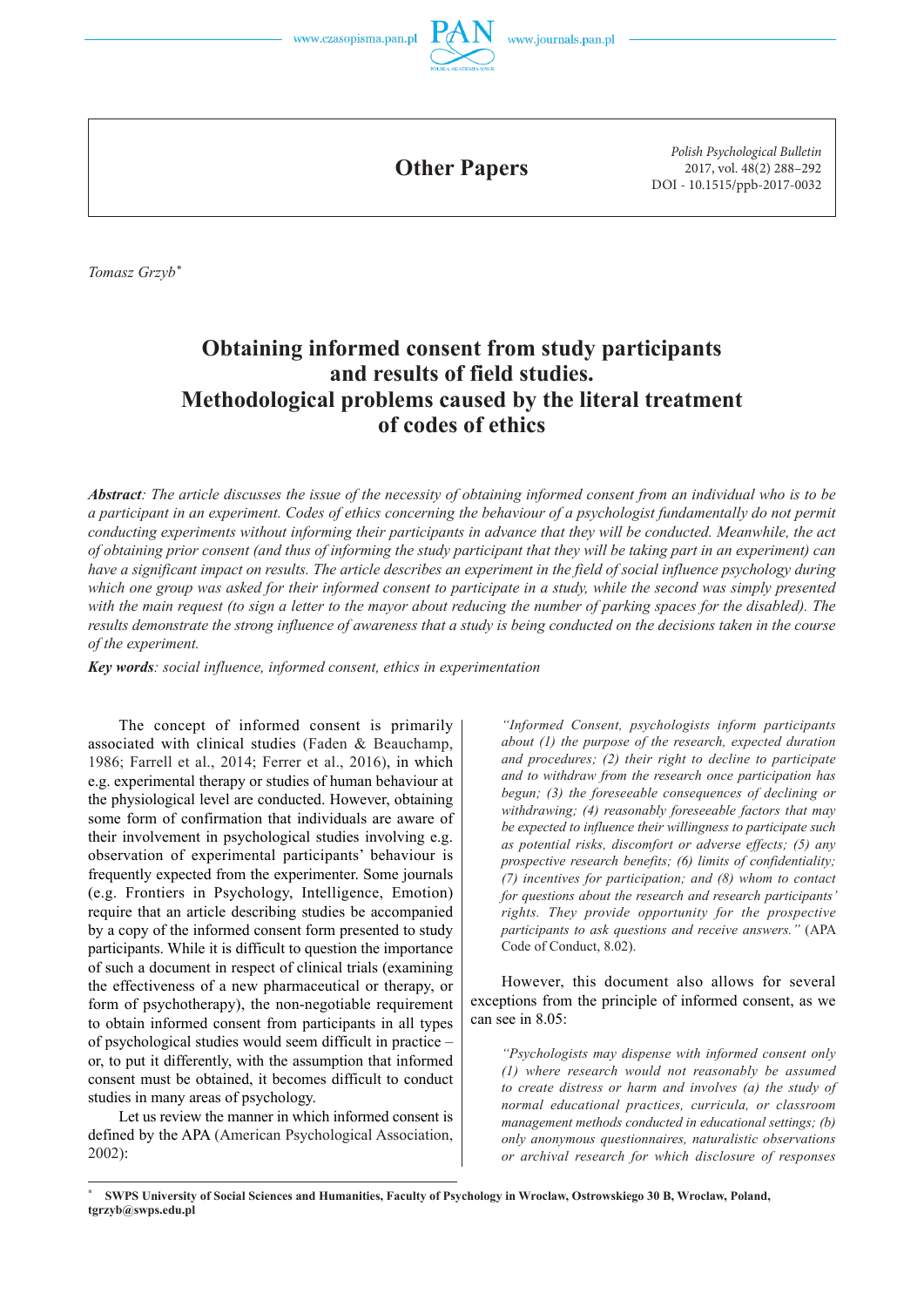*would not place participants at risk of criminal or civil liability or damage their financial standing, employability or reputation, and confidentiality is protected; or (c) the study of factors related to job or organization effectiveness conducted in organizational settings for which there is no risk to participants' employability, and confidentiality is protected or (2) where otherwise permitted by law or federal or institutional regulations."*

We therefore see that the code of conduct permits omitting informed consent from participants when the study does not (or it is at least difficult to assume that it will cause) harm to the participant and AT THE SAME TIME is associated with one of the listed areas of study (the study of normal educational practices, curricula, or classroom management methods conducted in educational settings). We can therefore see that those rules do not permit conducting field experiments in social influence techniques (as these involve manipulation, while the code of conduct makes mention only of naturalistic observation).

In certain situations the code of conduct allows for hiding the real purpose of the study from participants – in 8.07 we may read that:

- "(a) Psychologists do not conduct a study involving deception unless they have determined that the use of deceptive techniques is justified by the study's significant prospective scientific, educational or applied value and that effective nondeceptive alternative procedures are not feasible.
- (b) Psychologists do not deceive prospective participants about research that is reasonably expected to cause physical pain or severe emotional distress.
- (c) Psychologists explain any deception that is an integral feature of the design and conduct of an experiment to participants as early as is feasible, preferably at the conclusion of their participation, but no later than at the conclusion of the data collection, and permit participants to withdraw their data."

We can therefore see that in certain situations it is permissible to deceive participants as to the real purpose of a study (although not in cases of studies which could potentially cause emotional stress or physical pain); nevertheless, such a situation should be an exception rather than the rule. What is more, after completion of the study those individuals who have been deceived should have the right to demand removal of their data from study records. It would, however, seem that while the provisions of the Code of Conduct are well-known in the USA, researchers do not always observe them. One example is that of the unusual experiment conducted on an unimaginable sample of 61 million users of Facebook (Bond et al., 2012). In the study, the researchers attempted to impact turnout during elections in 2010 in the USA through various types of information presented to users (for example, suggesting that their acquaintances had voted *en masse*). It should be observed that this experiment not only failed to provide participants with the freedom to participate or not, but also had a real impact on social life (it may have even influenced election results). The researchers emphasized that the type of communication influenced not only the

decision of the participants to vote or not, but also their relatives and friends. Another example comes from studies on obedience in the Milgram paradigm (Milgram, 1974). It is very well known that a key element in the experiment, regardless of the specifics of the procedure applied (Burger, 2009; Dolinski & Grzyb, 2017; Perry, 2013) consists in deceiving the participant – uncovering the real purpose of the study would disrupt it and deprive it of all sense.

The solutions adopted in Poland are similar to those functioning in the USA. The Professional Code of Conduct of the Polish Psychological Society contains a portion titled "The psychologist as researcher" (paragraphs 29 to 42). A significant number of these paragraphs are rather general in nature, pointing to the important role of the psychologistas-researcher, the significant responsibility inherent in such work and publication of the results, and  $-$  of course  $-$  the duty to observe high ethical standards. Naturally, it is difficult to argue with this. However, several passages in that portion of the Professional Code of Ethics incline us to deep reflection, particularly from the perspective of an experimenter engages in field experiments. In particular this concerns paragraphs 29 to 31. Let us take a look at 29:

29. *The psychologist observes the principle of voluntary participation in psychological experiments, and also respects the right of participants to withdraw at any time from further participation in a study. If the participants of a study are involved in a hierarchical relationship with the researcher (i.e. as students, clients or employees), and also when there is the potential for social pressure to participate to be exerted, particular care should be taken to ensure the principle of voluntary participation is not violated.* 

This provision is clear  $-$  if a psychologist-researcher wishes to respect the principle of voluntary participation, the consent of the participant must be obtained. This means that every potential participant in a study must be informed without exception that an experiment is going to take place, and the researcher will most likely need to clear up any doubts as to the procedure itself, as well as record the consent in some form (in writing or orally). And again it may be assumed that in spite of their awareness of this rule, many researchers are not particularly observant of it. In the official journal of the Society, "Psychological Review" (Polish: "Przegląd Psychologiczny") one may find articles with descriptions of experimental studies that deceive their participants (for example: Kryś, Świderski, 2014).

Here it should be stated in no uncertain terms from the perspective of a researcher engaged in field studies: the full provision to participants of information about the purpose and the course of the experiment renders field studies in many areas of psychology utterly worthless. This has been common knowledge for a long time, at least since the experiments of Orne (Orne, 1962). Particularly 1970s and 1980s abounded in experiments examining the effect of providing complete information on the course of the study and obtaining informed consent from participants on produced results (Adair, Dushenko, & Lindsay, 1985; Lueptow, Mueller, Hammes, & Master, 1977; Spohn &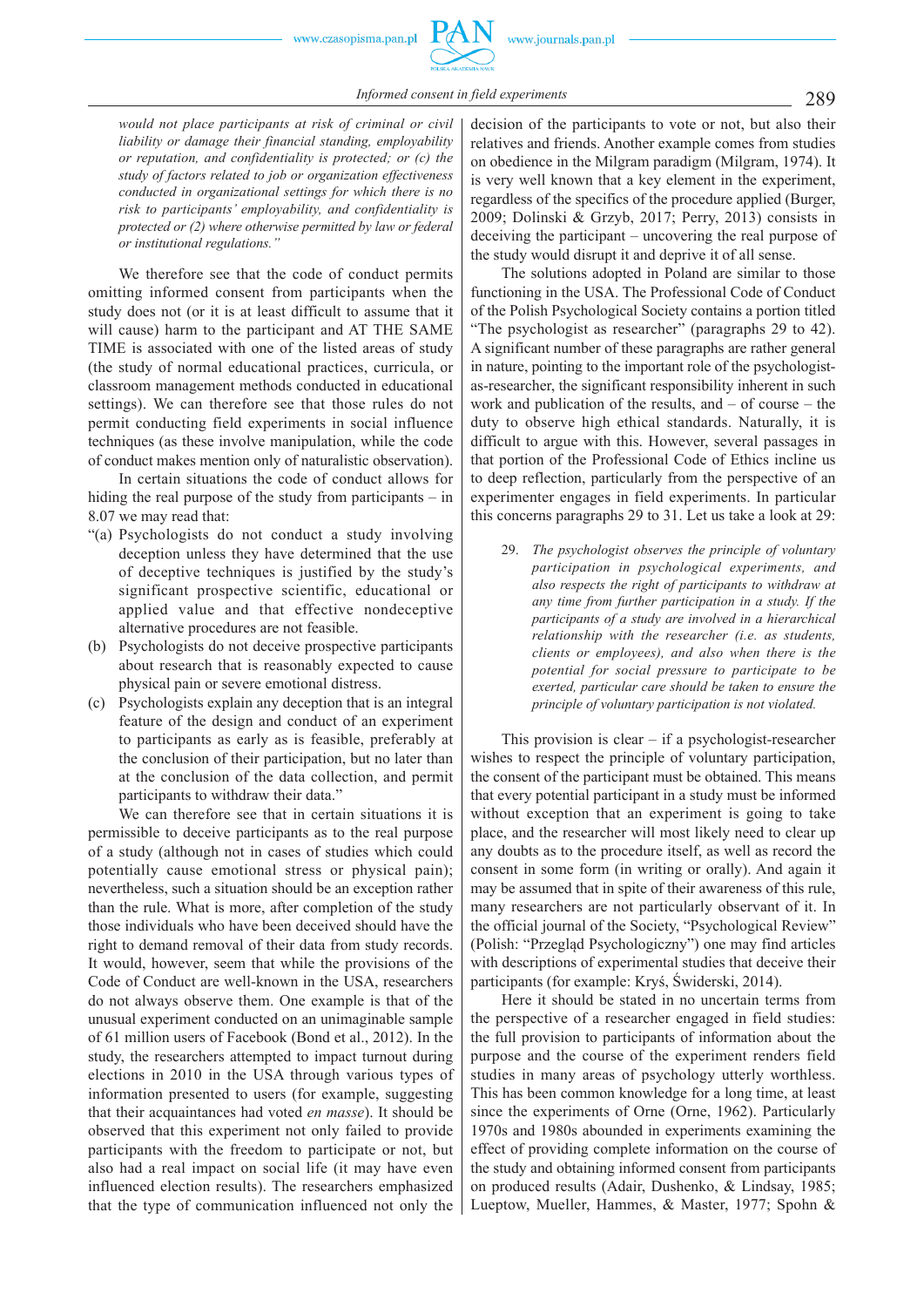www.czasopisma.pan.pl

# *Tomasz Grzyb* 290

Fitzpatrick, 1980). E.g., a very interesting study by Resnick and Schwartz examined the effect of complete information regarding the course of the study on participants in a laboratory experiment on conditioning (Resnick & Schwartz, 1973). The study revealed significant differences between the informed group and the uninformed group – what is interesting, it was the uninformed group, which behaved in the manner confirming the hypotheses resulting from the earlier experiments.

It needs to be pointed out though that the abovementioned examples pertained exclusively to laboratory experiments and not those carried out in a natural surrounding. We thus asked ourselves the question of what effects would result from observing to the letter the provisions of the ethics codes and APA Code of Conduct, and we performed an experiment in which we obtained informed consent to participation in the field study. The experiment was based on a classic model for conducting studies in the psychology of social influence (Cialdini et al., 2006; Doliński, Grzyb, Olejnik, Prusakowski, & Urban, 2002). The assumption was that once the participants have been informed that a study was being carried out (and once they have granted their consent), they would help the assistant of the experimenter more readily.

# **Method**

Participants were passers-by in the vicinity of the main railway station in Wrocław. The day of the week and time for conducting the study were chosen at random (from between 9:00am and 5:00pm). Participants were selected for the study by counting every fifth person who had no opportunity to observe the interaction with the preceding participant. Random number tables were also used to create a randomization list assigning participants to either the experimental or the control group.

The primary request in the study was a question about agreement with a proposal to reduce the number of parking spaces for the disabled in Wrocław (one of Poland's main cities with nearly 650,000 residents) and making them available to all drivers. The request was deliberately formed in an unclear manner, requiring the participants to think a bit. Indeed, there is no particular reason not to agree with the proposal to provide more parking spaces (the vast majority of residents have experienced the problem of finding parking in the downtown), but the information that this would come at the expense of disabled drivers makes it slightly problematic from the ethical perspective.

The experimenter posed the following to the control group participants:

*"Hello. As a resident of Wrocław, I'm collecting signatures on a petition to the mayor asking him to reduce the number of parking spaces for the disabled. The idea is to have more spaces in the city for other drivers, because there's frequently not enough of them. Would you sign such a petition?"*

Next, after hearing the response (affirmative or negative), he then added:

*"I've also got copies of a letter to the mayor concerning this issue. You can take them and distribute them among your friends. How many will you take?"*

The purpose of this was to collect data on two different types of variables: dichotomous and interval.

Participants in the control group heard the request at once, but in the experimental group it was preceded by a short interaction with the experimenter's assistant. A moment before the interaction proper he approached the participant and said:

*"Excuse me, I've got a request, I am a psychology student and I'm doing a study for my MA thesis. In a moment, someone will approach you and ask you for a small favour. This is a small psychological experiment, and you can withdraw from it at any moment. There is no money involved, you either agree or not. It won't take more than a minute or two. Do you agree to participate?"* 

If consent was obtained (as in almost 70% of cases), the experimenter's assistant left, and around 30 seconds later the experimenter appeared and began the procedure described above. Two male and two female experimenters alternated performing the role at random. A total of 60 participants were involved (30 in each of the experimental conditions), and half of each group consisted of women.

# **Results**

First it was checked whether the experimenter affected the results generated; analysis confirmed that there was no such influence. There was also no effect of participant's sex (both when examined alone and in interaction with experimenter's sex).

It was examined how information about participation in an experiment affected the decision to sign the petition – the percent of those agreeing and refusing in each group are presented in the Table below, which also contains the average values and standard deviations for the number of letters taken to give friends and acquaintances.

# **Table 1. Decisions on signing the petition and average number of letters taken for friends and acquaintances**

|                                                         |         | Group           |                        |
|---------------------------------------------------------|---------|-----------------|------------------------|
|                                                         |         | <b>Informed</b> | <b>Not</b><br>informed |
| Decision                                                | Agree   | 66.7%           | $46.7\%$               |
|                                                         | Refuse  | 33.3%           | 53.3%                  |
| Average and SD<br>of letters taken<br>for acquaintances | Average | 4.45            | 1.32                   |
|                                                         | SD      | 5.24            | 2.71                   |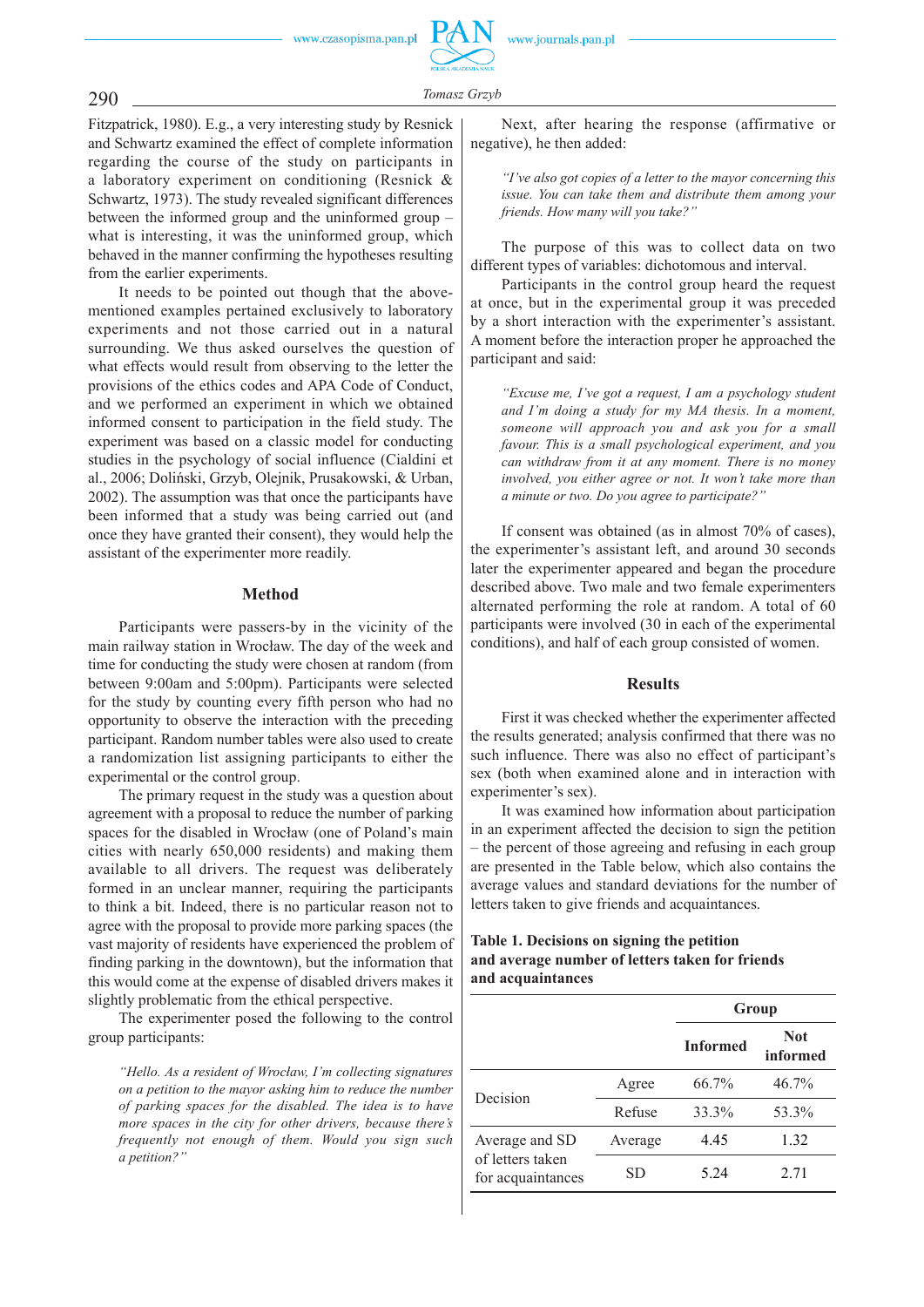www.czasopisma.pan.pl

The difference concerning the decision to support was statistically significant  $(\chi^2(1) = 4.887; p < 0.05;$  $\phi = 0.202$ , *Cohen's d* = 0.534). It was also examined whether both groups differed in the amount of letters taken for acquaintances – the difference recorded was statistically significant ( $t(58) = 2.91$ ;  $p = 0.005$ , *Cohen's d* = 0.75). In both tests, the group which had been informed about their participation in the experiment was more willing to help.

#### **Discussion**

As can be observed, the achieved results clearly demonstrate increased readiness to help among participants in the group of those informed of their participation in the study. There are several possible explanations for this effect. The first of them is the possibility of the presence of the "foot-in-the-door" effect (Freedman & Fraser, 1966). This effect may have occurred due to the fact that the request to sign the petition came second (the participant had already agreed to participate in the experiment). This shows us the first problem associated with the necessity of obtaining consent to participate in a study: in this manner we have a group already marked by the earlier consent to participate in the experiment. Another reason is the fact of selection: a portion of potential participants approached about participation in the study refused. This means that the study itself was already drawing from a pool of preselected individuals, and the criteria for selection (readiness to help) was strongly related to the dependent variable later analysed, and impacted the results generated. It is worth keeping in mind that the occurrence of such a phenomenon very seriously damages the accuracy of the experiment. It should also be remembered that a significant portion of the study (particularly concerning social influence) operationalizes the dependent variable as some form of assistance, fulfilling a request, or consenting to perform a task proposed by the experimenter. A situation in which information about the conducted study "filters out" a group of those potentially ready to decline the request artificially alters the results of our study.

It should also be kept in mind that participants in the two groups performed entirely different roles. In the control group they were normal passers-by, approached on the street by a man or woman asking them to sign a petition – this is relatively common in large cities and does not evoke any particular emotional reaction, it is a situation to which passers-by are accustomed and they treat it as a normal occurrence. In the experimental group, however, after giving consent they became PARTICIPANTS, with all of the attendant consequences. What are they? For example, those written about by Milton Rosenberg (Rosenberg, 1965) and Stephen Weber and Thomas Cook (Weber & Cook, 1972). Specifically, I refer to apprehension in the face of the judgement that can occur (and is frequently expected) from the researcher, and the particular capacity of a participant to guess the research hypotheses and then conform to them. In other words, people participating in a study feel the need to be a "good participant" – and thus one whose participation in the experiment helps the researcher in

confirming (and not only falsifying) the research theses. Years of experience n conducting laboratory experiments allow the author to state that the questions "how did I do?", "did I do everything right?" and "were my results ok?" are, firstly, very frequent among participants, and secondly, they clearly demonstrate that the participant is generally just a good and helpful person who wants to "do well". This "doing well", however, is significantly different from the natural behaviour that participants are typically asked to display.

It should also be emphasized that insofar as a portion of studies in social psychology can be conducted in the laboratory, there will always be a certain portion of them which require analysis of real behaviours in a real environment. The problems associated with abandoning this type of study have been detailed by Robert Cialdini (Cialdini, 2009) and Roy Baumeister et al. (Baumeister, Vohs, & Funder, 2007). It has also been shown in earlier studies (Grzyb, 2016) that some of the areas of social psychology (particularly social influence) must be examined in real conditions, otherwise their results are nothing more than artefacts which bring little to nothing to science. The last element, strongly connected with the "two realisms", seems to be of particular significance (Aronson & Carlsmith, 1968) in experimental studies. The lack of what Aronson and Carlsmith referred to as "mundane realism" can be the factor which questions the analyses of accuracy of laboratory studies.

The "intermediate variant", in the case of which the participants in the study are informed that the events they are participating in are in fact an experimental procedure but remain unaware of the actual nature of the procedure, should be also noted. For example, the metaanalysis of almost one thousand studies from such magazines as Journal of Personality and Social Psychology or Journal of Experimental Social Psychology shows that as far as the independent variable is concerned, true and complete information was provided only in 3% of the studies, whereas for the dependent variable, the value was 21% (Menges, 1973). One should bear in mind though that the study by Menges encompassed the period prior to the implementation of APA Code of Conduct. Present-day textbooks for psychological studies (f.e. Jackson, 2015) are much stricter in this respect and allow providing participants with incomplete information on the nature of the study only if they are offered the possibility of withdrawing from the experiment at any given moment.

The results obtained through the described experiment clearly indicate that in case of selected types of studies, obtaining informed consent from the participants is pointless due to the immense effect on the obtained results. This does not, of course mean that we should allow psychological experimenters to engage in any and all sorts of manipulations applied in every condition – it would seem that the decision to permit a departure from the principle of informed consent should be taken in cooperation with the appropriate research ethics committees. However, the phrase "in cooperation with" should be emphasized: as can be assumed, the best results will come from a process in